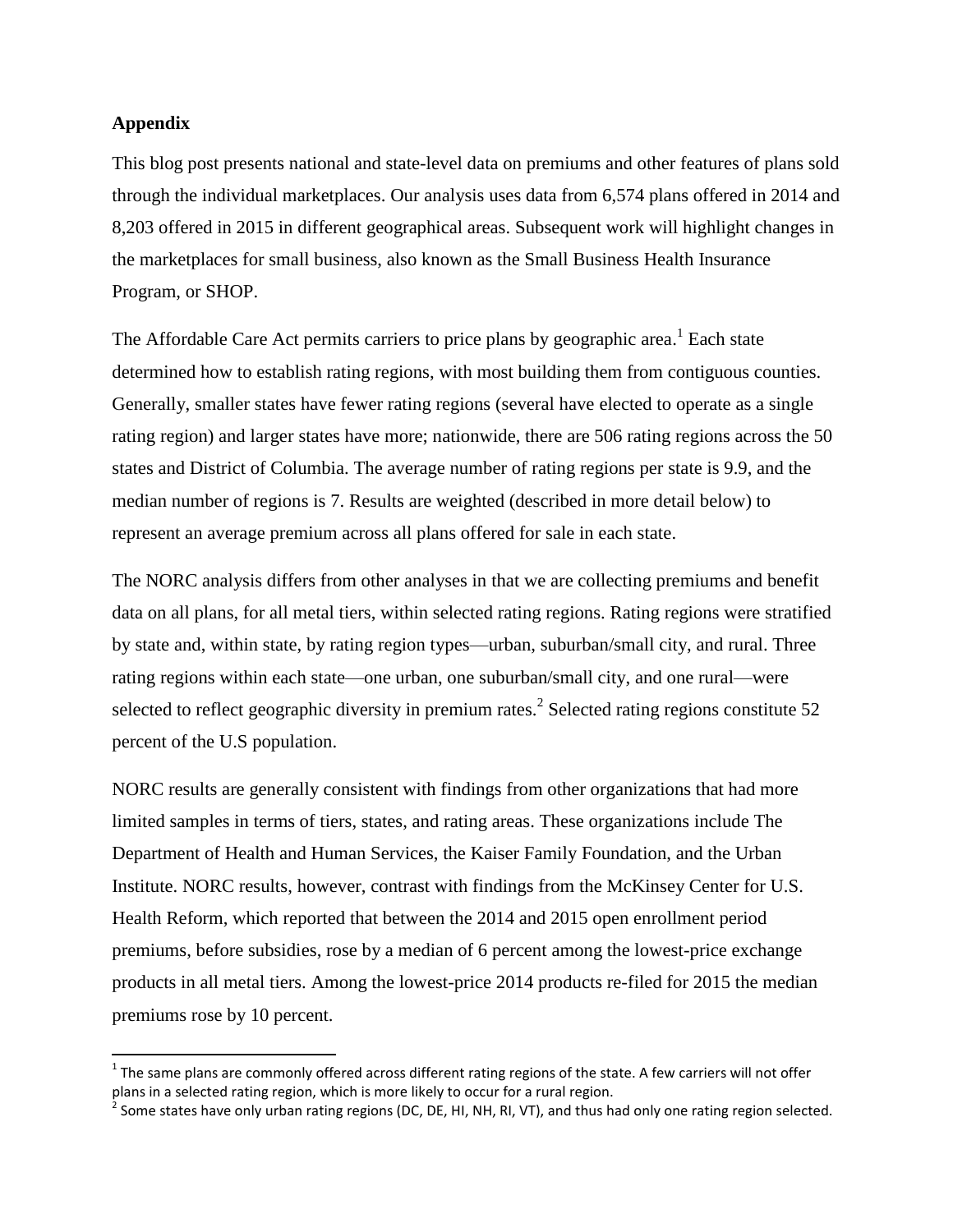Although McKinsey's database includes all plans offered in 2014 and 2015, their analysis largely pertains to the lowest cost plans offered in both 2014 and 2015, and the lowest cost plans that were renewed. NORC assessed changes in premiums across all plans in a tier. NORC has found that the general pattern of premium increases observed was a regression toward the mean, with the lowest cost plans in 2014 raising their premiums significantly, while higher price plans in 2014 reduced their premiums. New entrants in general attempted to offer very low-priced plans.

NORC collected data from a variety of sources. For premiums and summaries of benefits in states with state-based marketplaces (SMBs), we collected data from publicly available rate filings from state departments of insurance, marketplace sites, and/or carrier websites. For the federally facilitated marketplace (FFM) we downloaded data from the Landscape file released by the Centers for Consumer Information and Insurance Oversight. SBMs posted 2015 rates from August 2014 to November 15, 2014. Rates for FFM states became available November 15, 2014. We obtained data on 2014 plan offerings and premiums over the summer and fall of 2014.

For this post, we present results at three levels: rating region type (within states); state; and national. Estimates were derived using data obtained from the observed plans from the selected rating regions weighted to represent the full population for the corresponding estimation level. We weighted rating region data by the relative size of the selected rating region to represent the full set of rating regions of the same type.<sup>3</sup> Rating region type data were weighted by the relative population size of each rating region type within a given state.<sup>4</sup> We derive national results from the state-level estimates weighted by the relative population size of each state.<sup>56</sup> Premium estimates were intended to represent the average premium a consumer within a rating region area type, state, or nationwide would see when electing whether to obtain coverage from the individual marketplace (as opposed to the average premium for consumers who actually *purchased* a plan in the marketplace)<sup>7</sup>

In calculating standard errors, we adjusted for the design and weighting methodology.

 $\overline{\phantom{a}}$ 

 $^3$  The weight for a selected rating region was defined as (Total Stratum Population)/ (Selected Rating Region Population)

<sup>&</sup>lt;sup>4</sup> The weight for a rating region type was defined as (Total State Population)/ (Total Stratum Population)

<sup>&</sup>lt;sup>5</sup> Publicly-released data from Idaho and New York's State-Based Marketplaces were incomplete at press time, and are not included in national analyses.

 $^6$  The weight for a state was defined as (Total U.S. Population – excluding ID and NY)/ (State Population)

 $7$  Premiums are for a 40-year old non-smoking single person.